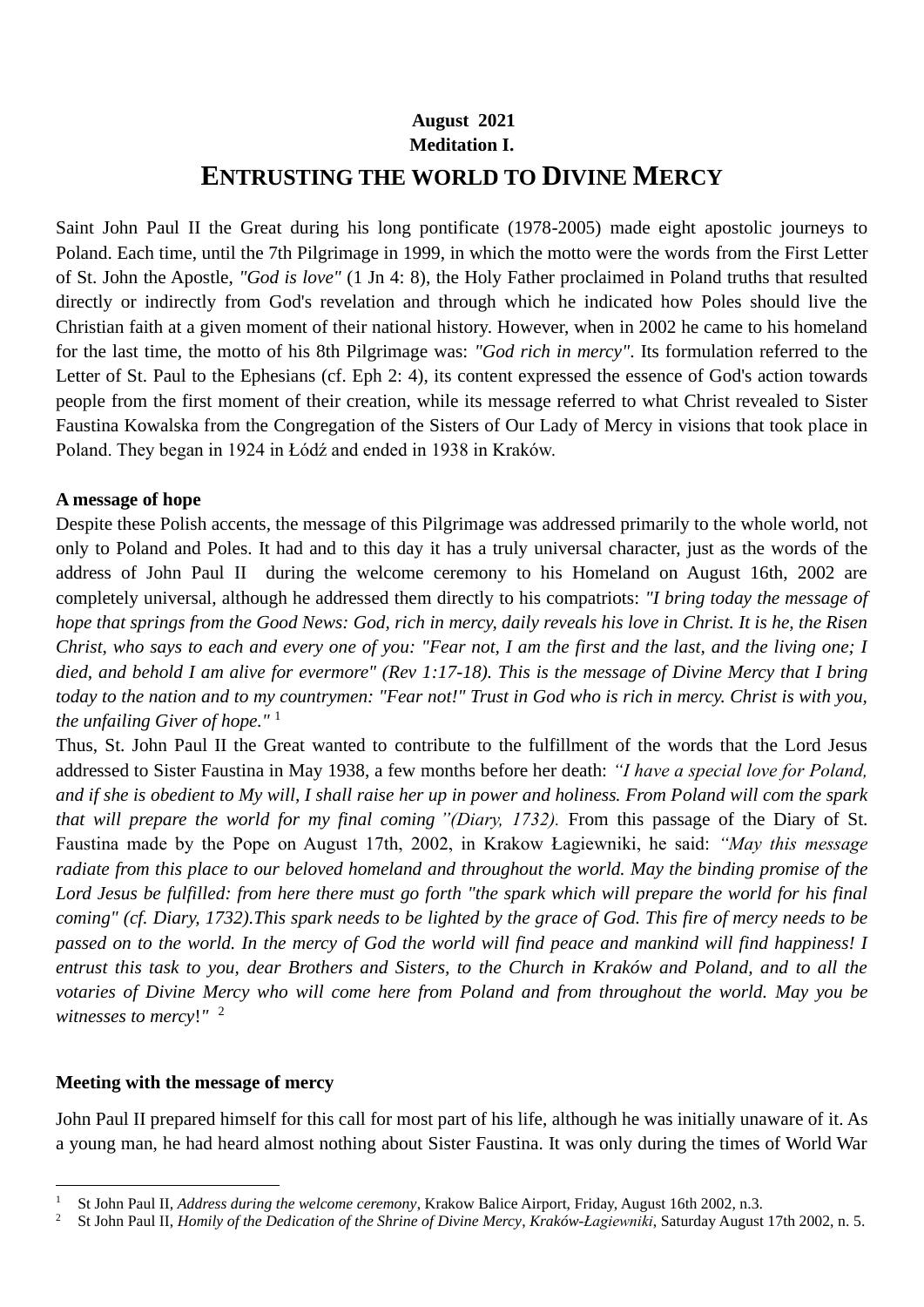II and the brutal persecution to which the Polish nation was subjected by the Germans that, on the one hand, he personally experienced the terrifying enormity of human evil, hatred and violence, and on the other hand, he opened himself to the power of God's mercy. Immediately after the canonization ceremony of Sister Faustina, which took place on April 30th, 2000, on the Second Easter Sunday, during a meeting with invited guests at the House of St. Martha at the Vatican, the Pope shared his reflections, reaching back to the times of war: *"Today, while celebrating this canonization, I remembered the war years. For five years I was educated to the priesthood in the shadows of Łagiewniki. And it was because I worked in Solvay, that is, in Borek Fałęcki, and every day I came to work through Łagiewniki. I have entered this church-chapel many times, which today is becoming a great worldwide sanctuary. Back then, I knew very little about Sister Faustina, something about God's mercy, and this was the time when this dual charism of Krakow - mercy and Faustina - fulfilled its mission primarily in the occupied countries. We, who lived this occupation on the spot, in Krakow, Poland, experienced in a special way the presence of God's mercy. This is what I remembered today during the canonization. I remembered what I had not known before that, at this very time of contempt, there was growing among us, a great new revelation, a revelation of God's mercy, which was to go into the whole world. I would like to thank the Divine Providence and Sister Faustina for this "*

These so personal memories of St. John Paul II were enriched two years later, when he said on August 17th, 2002, at the end of the Holy Mass celebrated in Łagiewniki: *"At the end of this solemn liturgy, I desire to say that many of my personal memories are tied to this place. During the Nazi occupation, when I was working in the Solvay factory near here, I used to come here. Even now I recall the street that goes from Borek Falecki to Debniki that I took every day going to work on the different turns with the wooden shoes on my feet. They're the shoes that we used to wear then. How was it possible to imagine that one day the man with the wooden shoes would consecrate the Basilica of the Divine Mercy at Łagiewniki of Kraków." <sup>3</sup>*

### **Meetings with the "secretary" of the Divine Mercy**

Before that, however, *"that man in wooden clogs",* who became the Pope, beatified Sister Faustina in Rome on April 18th, 1993. In the homily delivered then, he addressed her directly: *"I greet you, Sister Faustina. From today the Church calls you blessed (...). Can you not think that it was you - the poor and simple daughter of the Polish people of Mazovia - that Christ chosed to remind people about the great mystery of God's Mercy. You took this secret with you when you left this world after a short and suffering life. At the same time, this mystery became a truly prophetic call to the world, to Europe. After all, your message of Divine Mercy was born on the eve of the terrible cataclysm of World War II. You would probably be surprised if you could experience on earth what this message has become to the tormented people of this time of contempt, how widely it has spread out into the world. Today - we believe so deeply - you see in God the fruits of your mission on earth. Today you experience at the very Source who your Christ is: dives in misericordia. (...) Sister Faustina's mission continues and brings amazing fruits. How amazingly her devotion to Merciful Jesus makes its way in the world and wins so many human hearts! It is undoubtedly a sign of the times - a sign of our twentieth century. The balance of this age, which is about to end, contains, in addition to the achievements that have surpassed previous eras many times, a deep anxiety about the future. Where then, if not in God's Mercy, will the world find salvation and a light of hope? Believers can feel it perfectly intuition! " 4*

<sup>3</sup> St John Paul II, *Address to the faithful at the end of the celebration of the Dedication of the Church of Divine Mercy*, Saturday August 17th 2002.

<sup>4</sup> Saint John-Paul II, *Homily for the beatification of 3 priest and 2 sisters*, Sunday April 18th, 1993, Rome, n. 6. (translation from italian and polish version by us. There is no official english translation in the website [www.vatican.va\)](http://www.vatican.va/)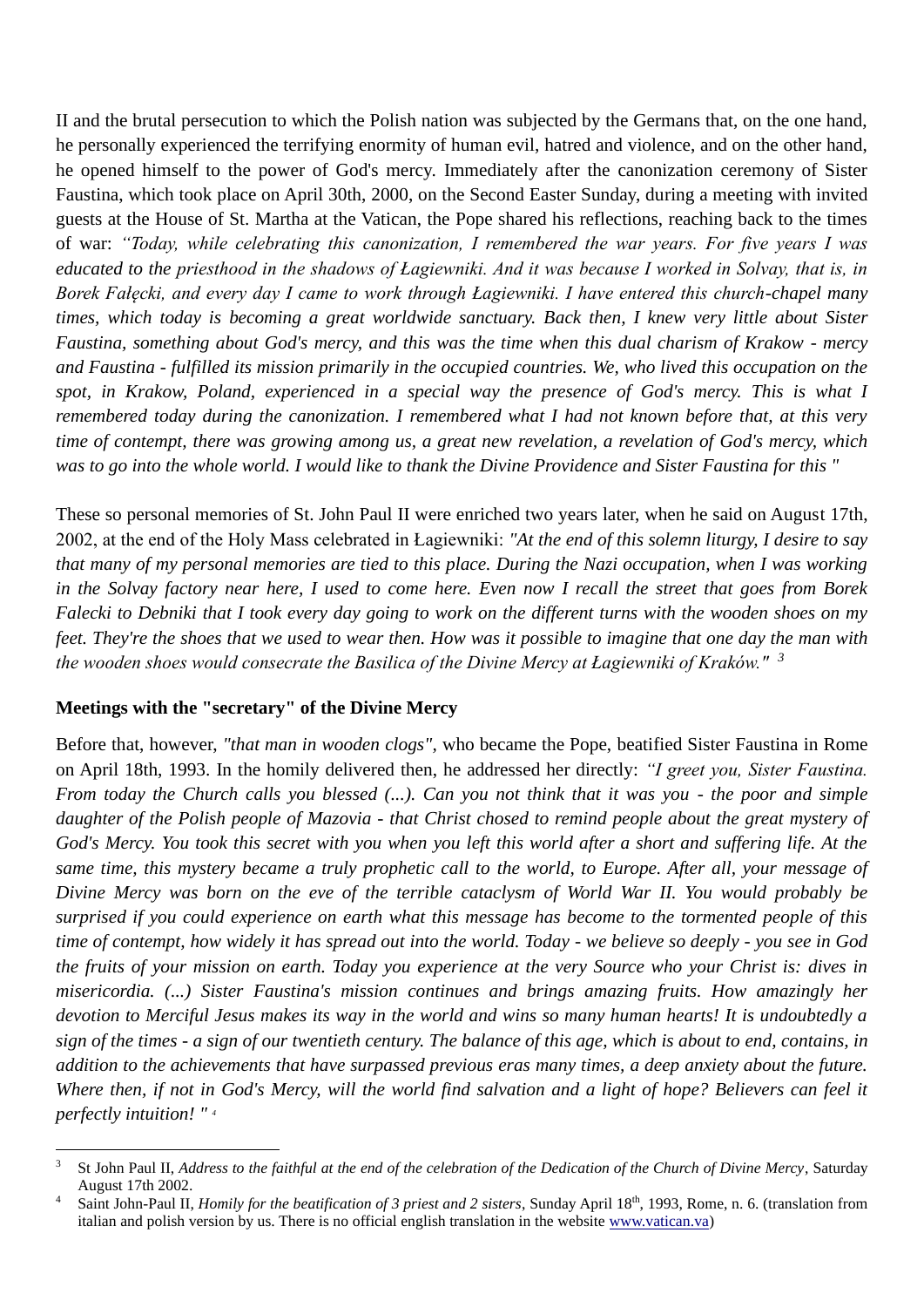Between the beatification of Sister Faustina in 1993 and her canonization in 2000, there was another "meeting" of John Paul II with the "secretary of Divine Mercy" - as the Lord Jesus himself called her *(cf. Diary, 1693).* It took place in Łagiewniki, to which the Holy Father came on June 7th, 1997 as part of his VI Pilgrimage to Poland. In his speech, he said: *"The Message of Divine Mercy has always been near and dear*  to me. It is as if history had inscribed it in the tragic experience of the Second World War. In those difficult *years it was a particular support and an inexhaustible source of hope, not only for the people of Krakow but for the entire nation. This was also my personal experience, which I took with me to the See of Peter and which in a sense forms the image of this Pontificate. I give thanks to Divine Providence that I have been enabled to contribute personally to the fulfilment of Christ's will, through the institution of the Feast of Divine Mercy (already in 1995, at the request of the Polish Episcopate, the Holy Father introduced this feast for all dioceses in Poland - editor's note). Here, near the relics of Blessed Faustina Kowalska, I give thanks also for the gift of her beatification. I pray unceasingly that God will have "mercy on us and the whole world."* <sup>5</sup>

#### **The act of entrustment in Łagiewniki**

On August 17th, 2002, John Paul II consecrated the monumental church of Divine Mercy that had just been built. In his homily delivered at that time, he emphasized the uniqueness of this holy place for the whole world, saying: *"Yet even though time and the entire world may be considered his "temple", God has chosen certain times and places to enable people to experience in a special way his presence and his grace. Impelled by their sense of faith, people journey to these places, confident that there they will truly find themselves in the presence of God. In this same spirit of faith I have come to Łagiewniki to dedicate this new church. I am convinced that this is the special place chosen by God to sow the grace of his mercy. I pray that this church will always be a place where the message of God's merciful love is proclaimed; a place of conversion and repentance; a place for the celebration of the Eucharist; a fountain of mercy; a place of prayer and of constant appeals for mercy for ourselves and for the whole world."* 6

At the end of the homily, St. John Paul II the Great pronounced the solemn words of the Act of entrusting the world to the Divine Mercy. Affected by a serious illness and suffering, the Holy Father said with great fervor: "Today, therefore, in this Shrine, I wish solemnly to entrust the world to Divine Mercy. I do so with the burning desire that the message of God's merciful love, proclaimed here through Saint Faustina, may be made known to all the peoples of the earth and fill their hearts with hope. May this message radiate from this place to our beloved homeland and throughout the world." *(...)* <sup>7</sup>

God, merciful Father, in your Son, Jesus Christ, you have revealed your love and poured it out upon us in the Holy Spirit, the Comforter, We entrust to you today the destiny of the world and of every man and woman.

Bend down to us sinners, heal our weakness, conquer all evil,

<sup>5</sup> Saint John-Paul II, *Address to the Sisters of the Blessed Virgin Mary of Mercy*, Shrine of Divine Mercy (Krakow), Saturday June 7<sup>th</sup>, 1997, n. 1.

<sup>6</sup> St John Paul II, *Homily of the Dedication of the Shrine of Divine Mercy*, *Kraków-Łagiewniki*, Saturday August 17th 2002, n. 3. 7 *Idem,* n. 5.